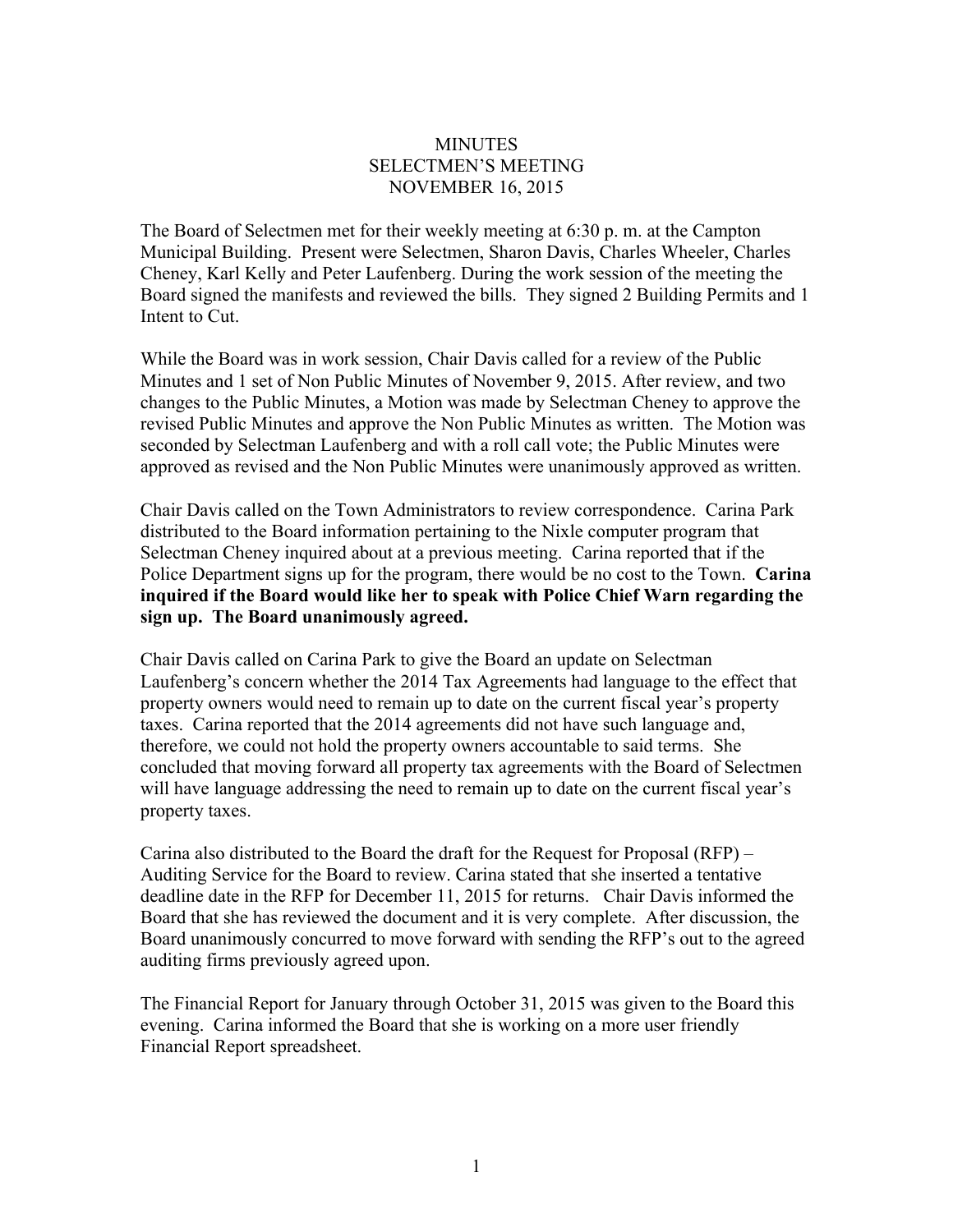Ann Marie informed the Board that Attorney Crean and Attorney Gary Daddario will be attending the November 30<sup>th</sup> Board of Selectmen's Meeting to discuss Red Sleigh and also Attorney Crean will be discussing language for Arthur Evans' agreement.

**Ann Marie stated that Attorney Crean emailed her informing her of a new law announcing significant changes in zoning and signs in particular. Attorney Crean inquired if the Board would like him to review and suggest changes to Campton's current sign ordinance which will address problem areas under the new law. Ann Marie stated that Stuart Pitts, the Planning Board Chair agreed that it would be beneficial for Attorney Crean to review. The Board concurred.**

There being no further correspondence or discussion by Ann Marie or Carina, Chair Davis called on Selectman Cheney who requested a Non Public Session under RSA 91- A: 3ll(c) regarding a personnel issue. The Board went into Non Public Session at 7:05p.m. The Board came out of Non Public Session at 7:10 p.m.

Chair Davis continued the meeting with Other Business – Agenda Items and called on Martha Richards, Grafton County Commissioner regarding an update on Grafton County. Mrs. Richards gave Ann Marie, for distribution, County Government brochures together with information regarding a prescription drug discount card offered by the County. Mrs. Richards informed the Board that Campton's tax contribution went up 2.55% for the County tax and the County's budget is 40 million dollars. Mrs. Richards gave an informative review of all the departments. Regarding the Nursing Home facility, Selectman Wheeler inquired how many Campton residents are in the Nursing Home. Mrs. Richards indicated the home houses 135 residents; however, she will get the exact number of Campton residents for Selectman Wheeler. She also stated that some life safety improvements were recently made on the Nursing Home which resulted in lost revenue. Mrs. Richards stated the Department of Corrections currently houses 100 to120 inmates and can handle up to 150. She proudly stated that the farm herds Jersey cows, and even though the farm operates at a loss, there are benefits for keeping inmates busy. She also mentioned the farm can be viewed by the public and she will get the dates of the open house for the Board. Selectman Wheeler inquired as to how much of a loss is encountered with the farm. Mrs. Richards will acquire the exact figure. The vegetable stand brought \$55,000.00 in revenue this year and again the benefit of experience for inmates working the stand are very beneficial as no inmates who have worked the stand have returned back into the prison environment after being released. She also mentioned the Department of Correction has a work release program implemented. Among the other departments were a high quality IT Department, Maintenance Department and the Registry of Deeds.

Mrs. Richards commented that her County concerns are as follows:

The need for more affordable housing for the elderly;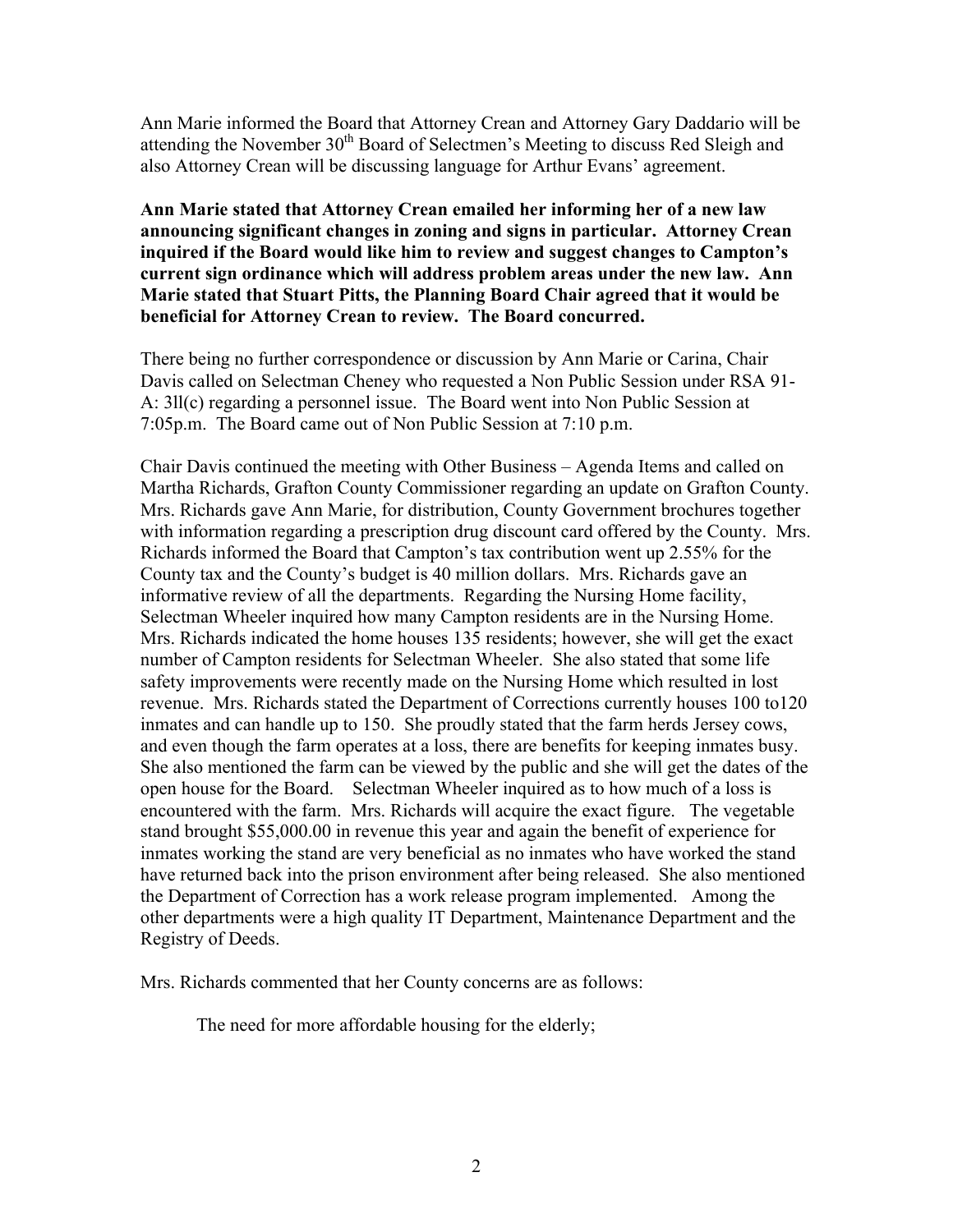Northern Pass – She expressed that the County is very much opposed to Northern Pass however, if it does pass, the need to bury the entire route is the goal that the 3 County Commissioners would like to see implemented;

Windmills around the New Found area are still being considered; and

Mental Health Care and drug and alcohol facilities - She would like to see more facilities in the North Country.

In conclusion, Mrs. Richards invited the Board to speak with the Commissioners on Tuesdays as that is when they have their meetings. Mrs. Richards then inquired if there were any questions. There were no questions. Mrs. Richards thanked the Board for their time, wished them happy holidays and wished Carina well in her position as the new Campton Town Administrator. The Board thanked Mrs. Richards for her very informative presentation.

Chair Davis then called on Beverly Chappell to discuss the Town of Campton's website. Mrs. Chappell informed the Board that she will do all she can to make Carina Park's transition smooth. Chair Davis indicated that the website may possibly need updating and Mrs. Chappell stated she would work with Carina so that Carina will be able to change data on a regular basis, as needed. Mrs. Chappell indicated that all the Minutes are archived. Mrs. Chappell expressed a concern to the Board regarding email addresses. Her suggestion was that the Board members should get Town email addresses rather than using their personal email addresses for Town business. Mrs. Chappell explained that as she works with Carina on the website, she will be working on phasing herself out of the position as the Town's website manager for 2016 as she has other obligations that require her to travel out of state. Mrs. Chappell also mentioned that she has an inside connection for Carina to get in touch with to discuss the Nixle computer program and she will give that information to Carina. The Board thanked Mrs. Chappell for coming this evening and for her willingness to assist Carina through the transition.

Chair Davis then called on Stuart Pitts, Planning Board Chairman and May Brosseau, Planning Board Clerk to review the Planning Board's 2016 Proposed Budget. The proposed budget was distributed to the Board. Mrs. Brosseau explained that the Planning Board's lap top is 10 years old and will not support the GIS program so under Computer Supplies for 2016 \$600.00 is proposed for the purchase of a new lap top. After the Board's review, Chair Davis suggested purchasing the lap top now since there is money available in the 2015 budget and putting \$300.00 in the Computer Supplies line for 2016 along with \$300.00 in Printing and \$300.00 in Miscellaneous which would keep the bottom line at \$6,100.00 (leaving it the same as in 2015). Mr. Pitts, Mrs. Brosseau agreed and the Board concurred. Mrs. Brosseau and Mr. Pitts thanked the Board for their suggestions and approval.

Mrs. Brosseau, Zoning Board Clerk and Sam Plaisted, Chairman of the Zoning Board presented the Zoning Board 2016 Proposed Budget. The proposed budget was distributed to the Board. The proposed budget bottom line is \$1,400.00 which is \$100.00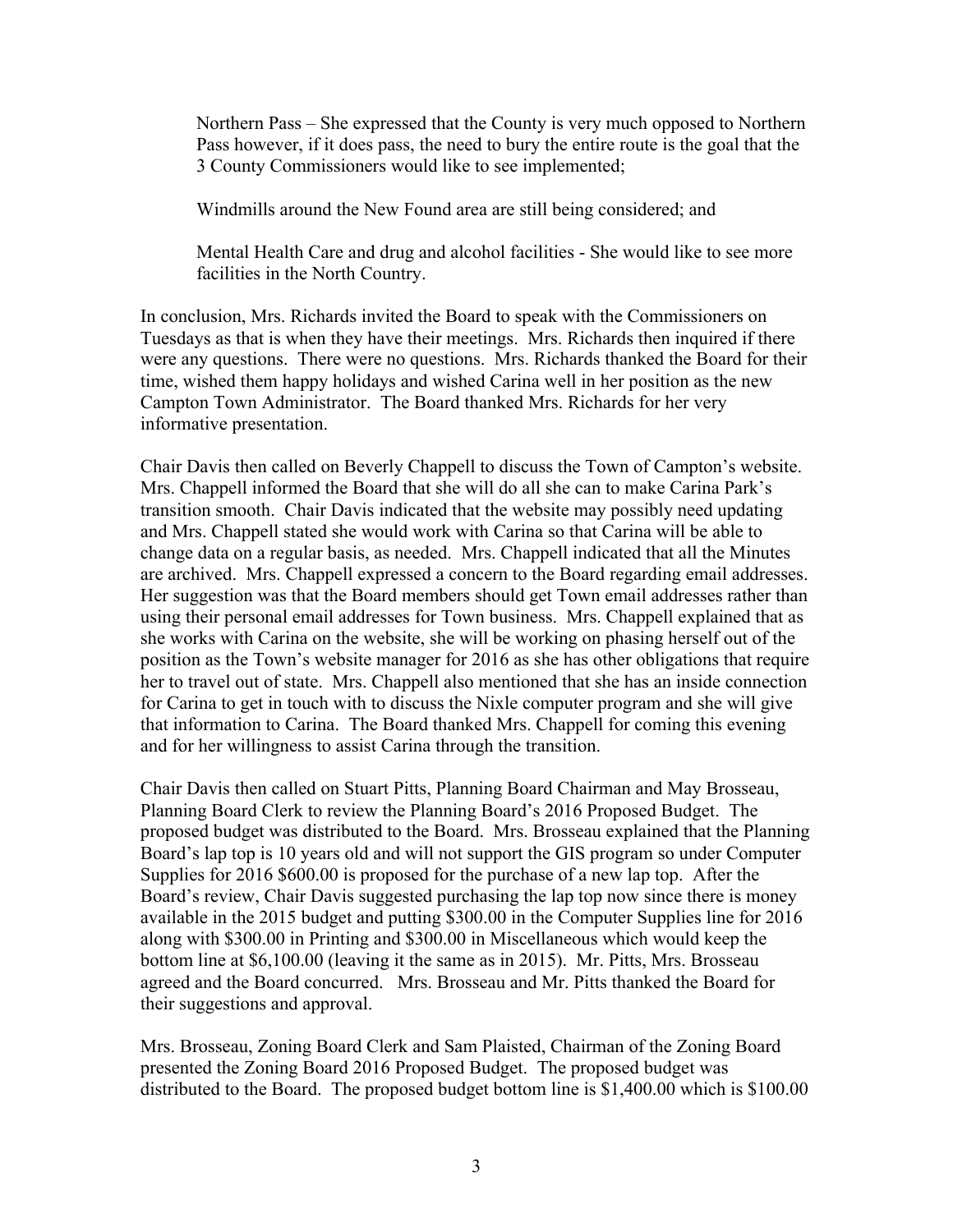less than in 2015. After review, the Board unanimously concurred with the \$1,400.00 figure for the Zoning Board proposed budget.

The Board thanked Mrs. Brosseau, Mr. Pitts and Mr. Plaisted for coming to present the 2016 Proposed Budgets. Ann Marie then introduced Mr. Pitts and Mr. Plaisted to Carina Park.

Chair Davis continued the meeting with Other Business. Chair Davis stated that a legal inquiry was made concerning the Payment Networks' Liability Shift associated with accepting MasterCard and Visa cards that went into effect 10/1/15 with regards to EMV chips, and whether or not the Town should be concerned if the credit card machines are not EMV compliant.

The legal response confirmed that non-compliant EMV credit card machines would create a liability for the Town for any fraudulent cards that are chip enabled. Chair Davis stated there is also concern about what the credit card activity reports will look like and how they can be used in balancing accounts. Chair Davis called on Carina who explained that she is very much in favor of accepting credit/debit cards; however she has bookkeeping concerns. The concerns are based on bookkeeping obligations (in balancing) in the Board of Selectmen's Office, and with this in mind, Carina would like to meet with the Diane Richards, (bookkeeper), Mary Durgin, (Treasurer) and Mrs. Joyce, to have a plan implemented to alleviate possible issues down the road. Carina informed the Board that she had contacted the Interware rep and scheduled a meeting for December 7, 2015, at 6:45 p.m. with Interware Development, vendors for the credit card readers, to answer any questions concerning compliance issues, etc.

Mrs. Joyce stated that all that is needed is a letter from the Board to Ms. Durgin authorizing Ms. Durgin to sign the credit card contracts and signature card.

After discussion, concerning implementing the credit/debit cards, the Board agreed that the processing of credit/debit cards should commence no sooner than January 1, 2016.

In the meantime, the Board agreed to begin the paper work needed; however, it was to be understood that the process was not to begin until after December 31, 2015. A **Motion was then made by Chair Davis to authorize Mary Durgin, Town Treasurer, to sign the agreement with Interware Development and to sign the signature cards all to be effective no sooner than January 1, 2016. The Motion was seconded by Selectman Wheeler, and with a roll call vote: Selectman Davis – aye, Selectman Wheeler – aye, Selectman Cheney – aye, Selectman Kelly – aye, and Selectman Laufenberg – aye, the Board unanimously approved the Motion.**

After further discussion concerning non-compliant machines, Chair Davis made **a Motion to purchase 3 EMV compliant machines. The Motion was seconded by Selectman Cheney and with a roll call vote: Selectman Davis – aye, Selectman Cheney – aye, Selectman Wheeler – aye, Selectman Kelly – aye, and Selectman Laufenberg – aye, the Motion was unanimously approved.**